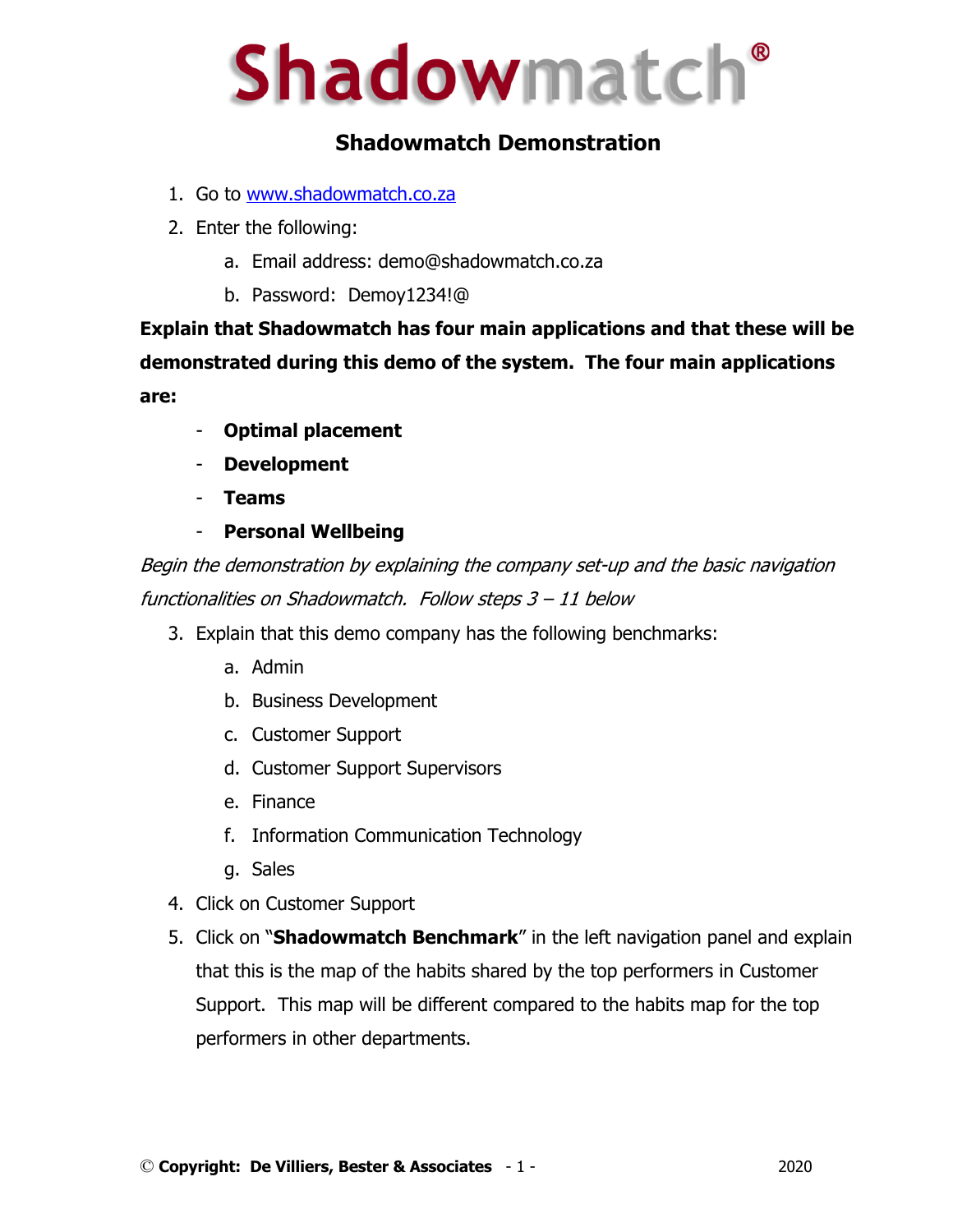- 6. Explain that the "**Overall Match**" is the map on 19 habits and the "**Critical Match**" is the 5 strongest habits shared by the top performers. The system automatically creates the "critical profile".
- 7. Scroll down and explain the **conceptual fitness.** There are 10 questions that the individual needs to answer correctly to score 10/10. We don't measure intelligence or IQ, we measure an individual's conceptual fitness. This is how an individual applies his ability to successfully process information towards a specific result, for example to get to an answer or write a report or do an analysis. Use the physical example of fitness to better explain this measurement.
- 8. **Task Efficiency:** This measurement is a factual measurement that calculates the overall time, the time spent on the conceptual questions as well as the score out of 10 for the conceptual questions to indicate the efficiency to complete the task (the task being the Shadowmatch worksheet).
- 9. **Time (Total time and Conceptual time):** There is no time limit for the individual to complete the Shadowmatch worksheet; the system however tracks the individual's usage of time. It gives the average time in which the top performers have completed the worksheet as well as the time they spent on completing the 10 conceptual questions.
- 10.**Attitude:** This is defined as the way someone approaches the world and life in general. When looking at the Customer Support Agents, one can see that their dominant approach to their world is that of getting involved in an unaggressive manner. This is a strong dominance and it will take quite a lot for them to switch to their second dominant which is category 2. This means that they will stay involved but get a little bit more aggressive – take control and become more task focused and assertive.
- 11.**Benchmark strength:** The system automatically calculates the level of similarity between the habits of the top and displays this as the "benchmark strength".
	- a. Green indicates that the top performers have very similar habits.
	- b. Amber indicates that the habits of the top performers are similar enough to be used as a benchmark.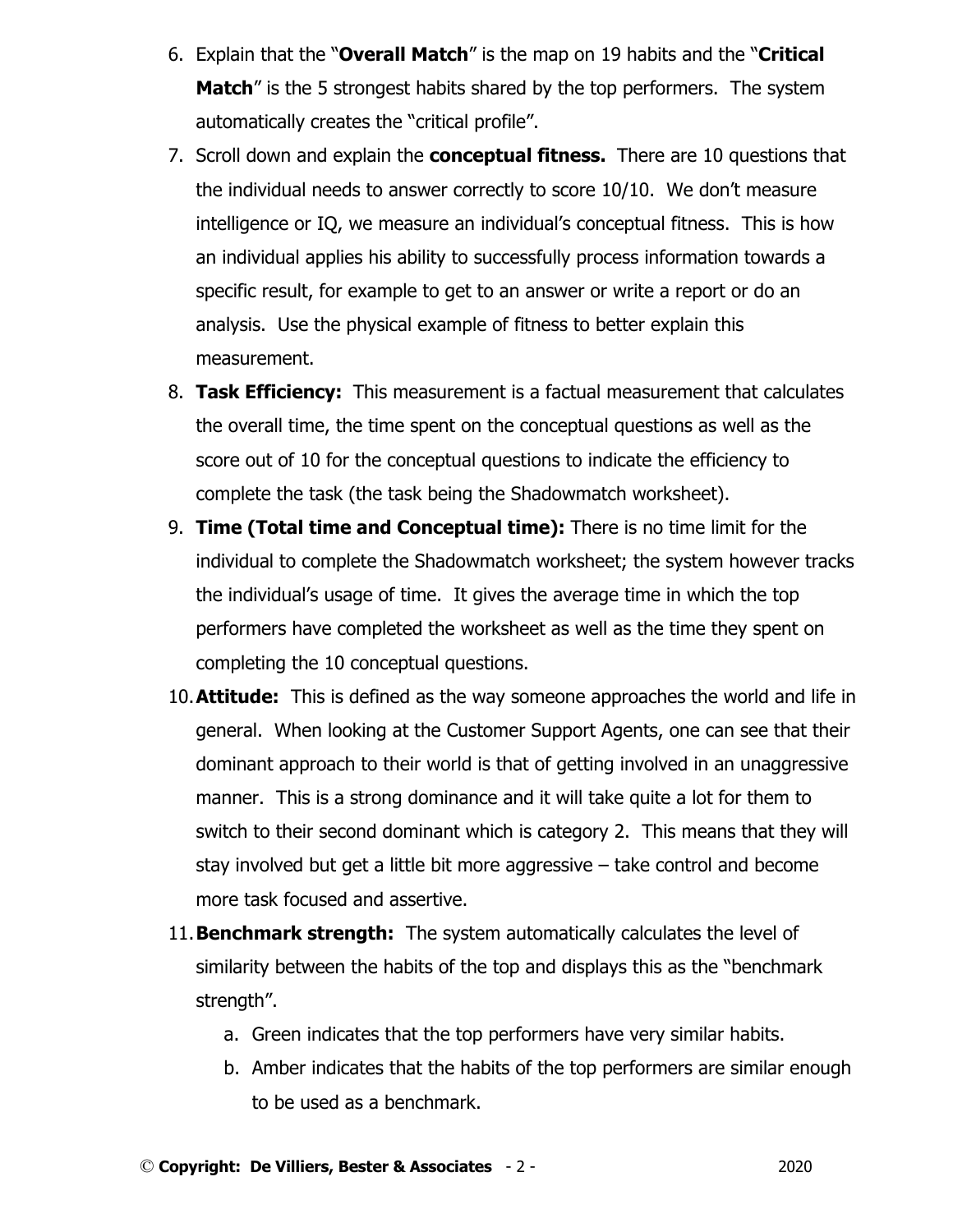c. Red is an indication that the habits between the top performers are so diverse, that it cannot be used as a benchmark. Sometimes removing one or two individuals from the benchmark will improve the strength of the benchmark.

#### **Shadowmatch for Recruitment**

To use Shadowmatch for recruitment, you need to create a benchmark of the top performers in the specific division/ role/ area of business. Send Shadowmatch worksheet links to all applicants for the job. Once all the applicants/ candidates have completed Shadowmatch, you can go to the file on Shadowmatch and follow the steps 12 – 23 below.

- 12.Click on "**Applicants"** in the left navigation panel.
- 13.Click on the word **"Comprehensive Match"** (the column with the traffic light indicators). The system will now rank the individuals from the best match to the shadow, to the person that doesn't have the same habits as the top performers.
- 14.After clicking on "**Comprehensive Match"**, you can now click on the results of the person top of the list – Tania Goldman.
- 15.In the bottom right corner the system indicates that this person is "almost a perfect match with the benchmark group". We refer to this as the final verdict or overall interpretation.
- 16.At the bottom of the results' page the following options are available:
	- a. *Time Graph*: This graph gives an outline of how an individual spent their time completing the worksheet. It gives a lot of detail regarding back clicks, changes as well as internet disconnections and so on.
	- b. Full Report: This button gives access to the individual's Full Feedback Report.
	- c. *Matching Report*: By clicking on "Matching Report" the system gives a full interpretation of this person's match against the benchmark.
	- d. Full Pack: The Full Pack is a consolidated pack of all the information regarding the individual: The Full Report, the match against the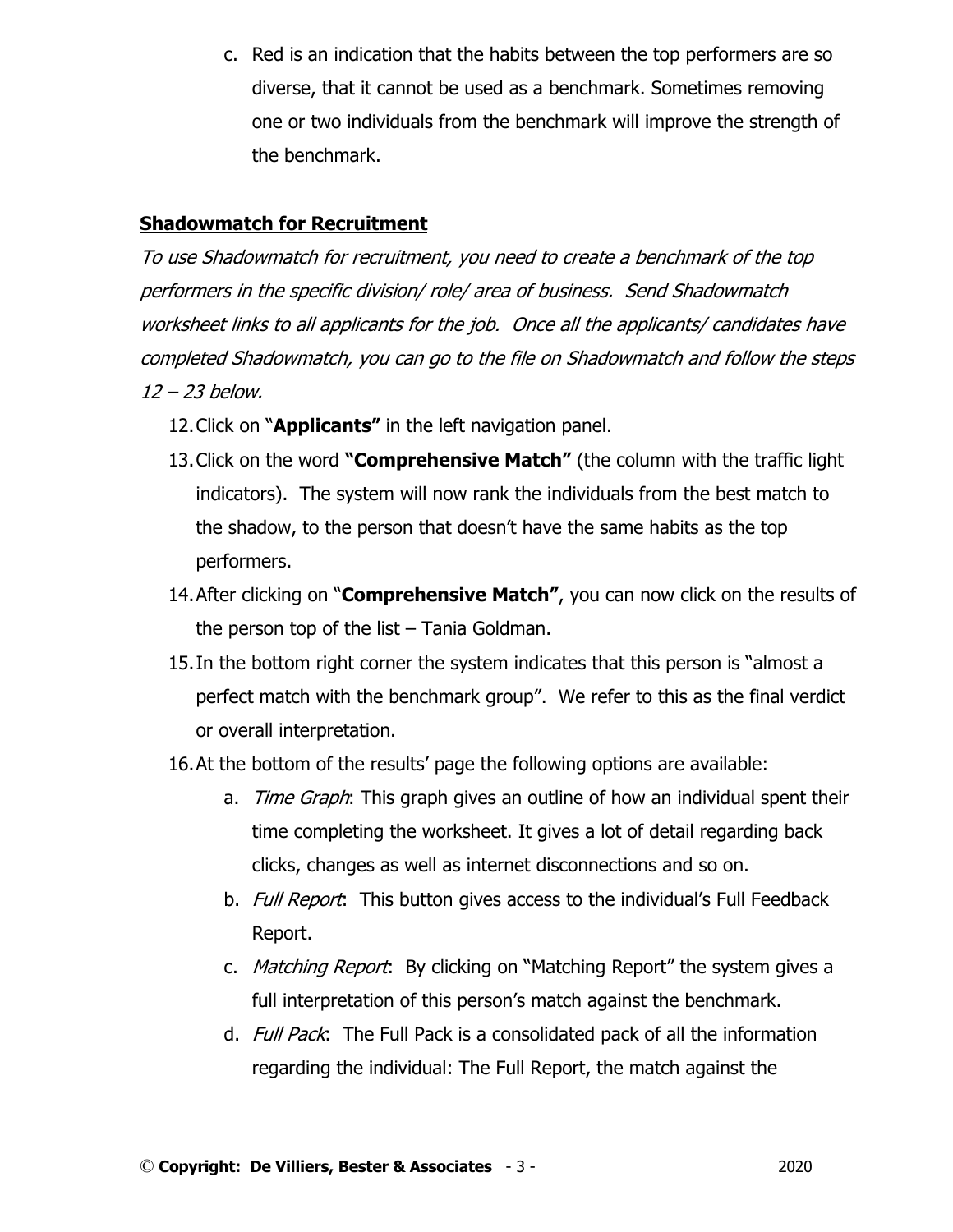benchmark and the explanation, the information regarding the interview as well as the Personal Development Program information.

- e. *Interview Pack*: Explain that by clicking on "Interview Pack", the system compiles an interview pack with 10 questions based on the shadow. The interview pack gets e-mailed immediately to all the panel members.
- f. Multimatch: This enables the user to match the individual to all the other benchmarks in the company in order to find the best match.
- g. *Request PDP*: By clicking on this button the user can request a Personal Development Program for the individual – this is explained in more detail later in the demonstration.
- 17.Go back to the list of **"Applicants".**
- 18.Now click on Dawn Cannon (you can find her results on page 2, applicant number 13) and explain why she won't be a good match in this environment. There is nothing wrong with Dawn, her habits are different and not fit for this environment.
- 19.Go back to the list of **"Applicants"** and click on Gillian Anders (page 1, applicant number 10). Explain that she applied for a job in Customer Support. She had the right CV and experience, however her habits are not suitable for success in this environment of Customer Support. The company decided that they would however not like to lose her and they decided to see whether she would be a fit in any of the other areas in the business. Explain that you will now click on **"multimatch"** (you will find this at the bottom of the results' page) in order to match her habits to that of all the other benchmarks in the system.
- 20.Click on **"multimatch"**.
- 21.Click on the first line: Sales.
- 22.The system now takes the results of Gillian Anders and matches it against the shadow of the successful employees in Sales. You will notice that this person is now "a very high match with this benchmark group". This is how the system could be used to redeploy people. It is also perfect for career development purposes.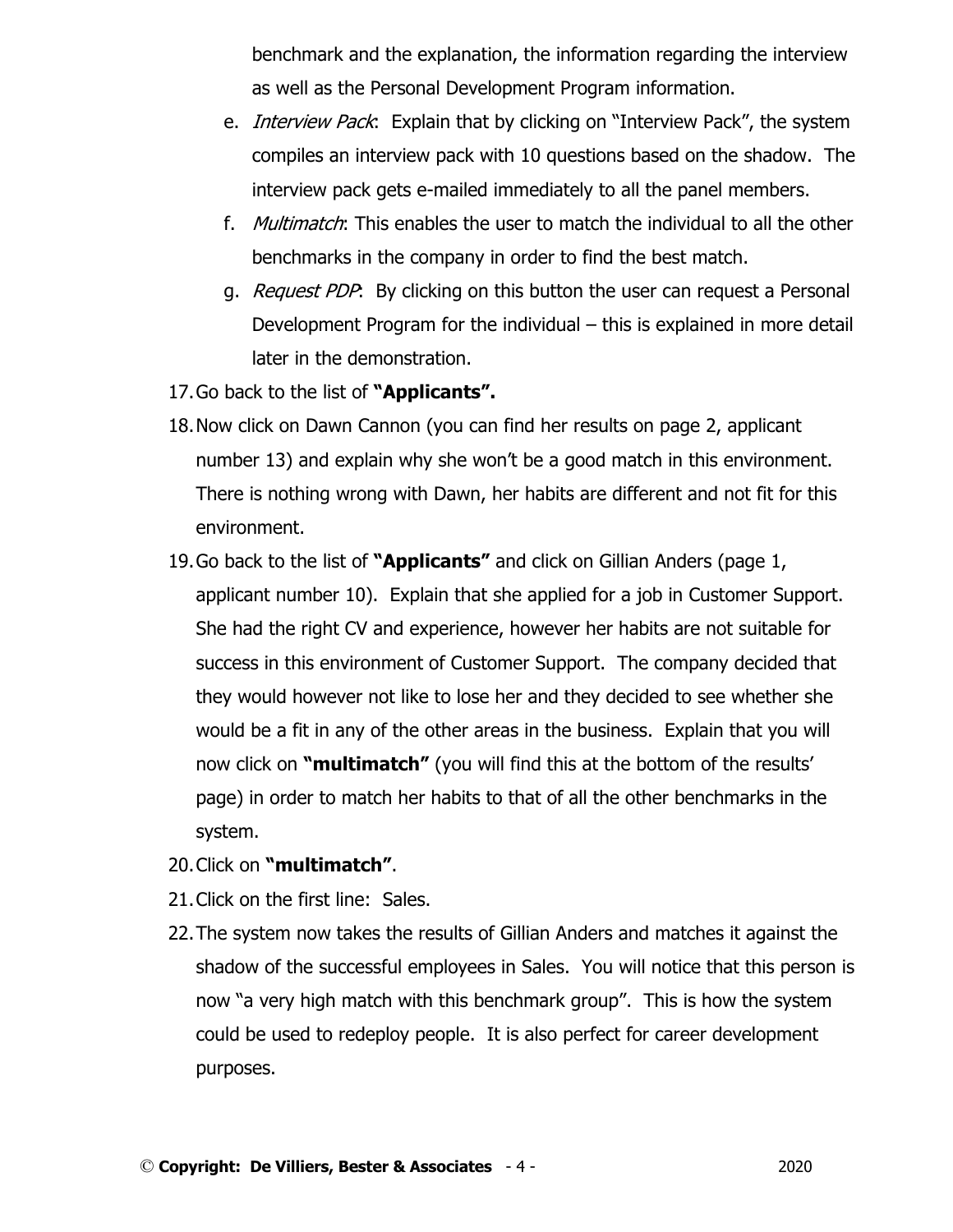23. In order to explain the reverse "multimatch" functionality, click on "company z" in the top breadcrumb. This will take you back to the list of all the departments in this company.

**Remember:** The "multimatch" functionality is also successfully used for redeployment of people, mergers and acquisitions and restructuring.

## **Reverse "multimatch" and Personal Development**

This is when a benchmark is used to search the company database for individuals who match this benchmark. The reverse "multimatch" functionality is used for succession planning, leadership identification and internal career development and promotion / progress.

- 24.Click on **"Customer Support Supervisors"**
- 25.Click on **"Shadowmatch Benchmark"** in the left navigation panel.
- 26.Click on **"Multimatch"** (you will find this in the top right corner). Explain that Shadowmatch now searches the database to find people with similar habits to that of the top performing supervisors. In other words, individuals that will match this Customer Support Supervisor shadow.
- 27.This list now populates all the individuals in the business that match the Customer Support Supervisor shadow.
- 28.Click on Christopher Lock in the top row. He currently works in the Customer Support division, he is a good match to the supervisor shadow. The company could start to develop Christopher for a supervisor position. He would also be a successful second in charge because he already shares the habits of the top performing supervisors. This person could also start with a Shadowmatch PDP (Personal Development Program) in order to further develop his habits.
- 29.You can click on the **"Request PDP"** button at the bottom right of the screen to open up the available Personal Development Programs.
- 30.You can click on any of the available PDP's just to show that the system will require the information of the manager (optional) and mentor in order to start the PDP process.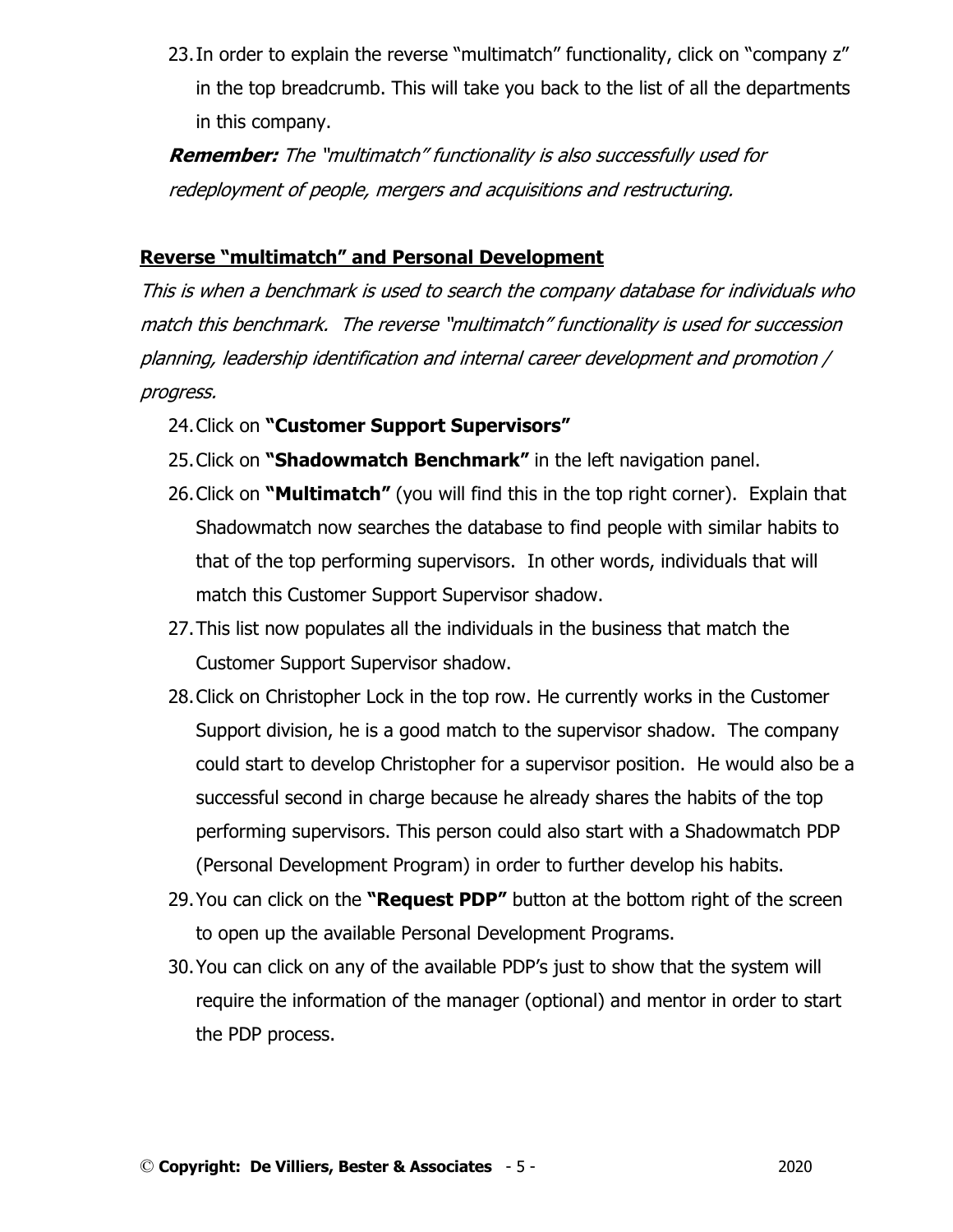#### **Winning Teams**

The team functionality in Shadowmatch is used to analyse teams and understand the behaviour of the team as an entity as well as the habits of each individual in the team. This empowers managers and team members with knowledge and enables the manager to allocate roles and responsibilities in a more scientific manner according to people's natural patterns. This functionality is used for:

- Team building
- Team onboarding
- Team behaviour analyses
- Team role allocation
- 31.Explain that Shadowmatch now offers the functionality to analyse teams.
- 32.Click on "Company Z" in the top breadcrumb in order to get to the home page of this company.
- 33.Click on the "Show teams" button at the top of the screen (this is the button to the right of the "Z-A" button at the top of the screen).
- 34.The "Project Team" will now be displayed. Click on this line in order to open the team graph.
- 35.Explain the Team Analysis functionality.
- 36.Mouse over on some of the habits on the outer circle of the spider graph in order to show and explain the definitions.
- 37.Click on two of the individuals to show how an individual could be compared to the team and to each other. Jeff Rogers and Sophia Smith is the best example to use.
- 38.Click on the button **"Group Overview"** and explain the sub-groups.
- 39.Explain that the different colours (green, yellow and gray) indicate the strength of the sub-groups. Hover over each of the sub-groups in order to show the definition as well as the names of the group members.
- 40.Click on the Anchor group to show the names.
- 41.Go back to the team graph by clicking on **"Team Graph"**in the left navigation panel and show the results of the 3 individuals in the Anchor group: Jeff Rogers, Jennifer Bolder and Michelle Neal. This is a good illustration of how the Anchor group individuals are very similar to the team.